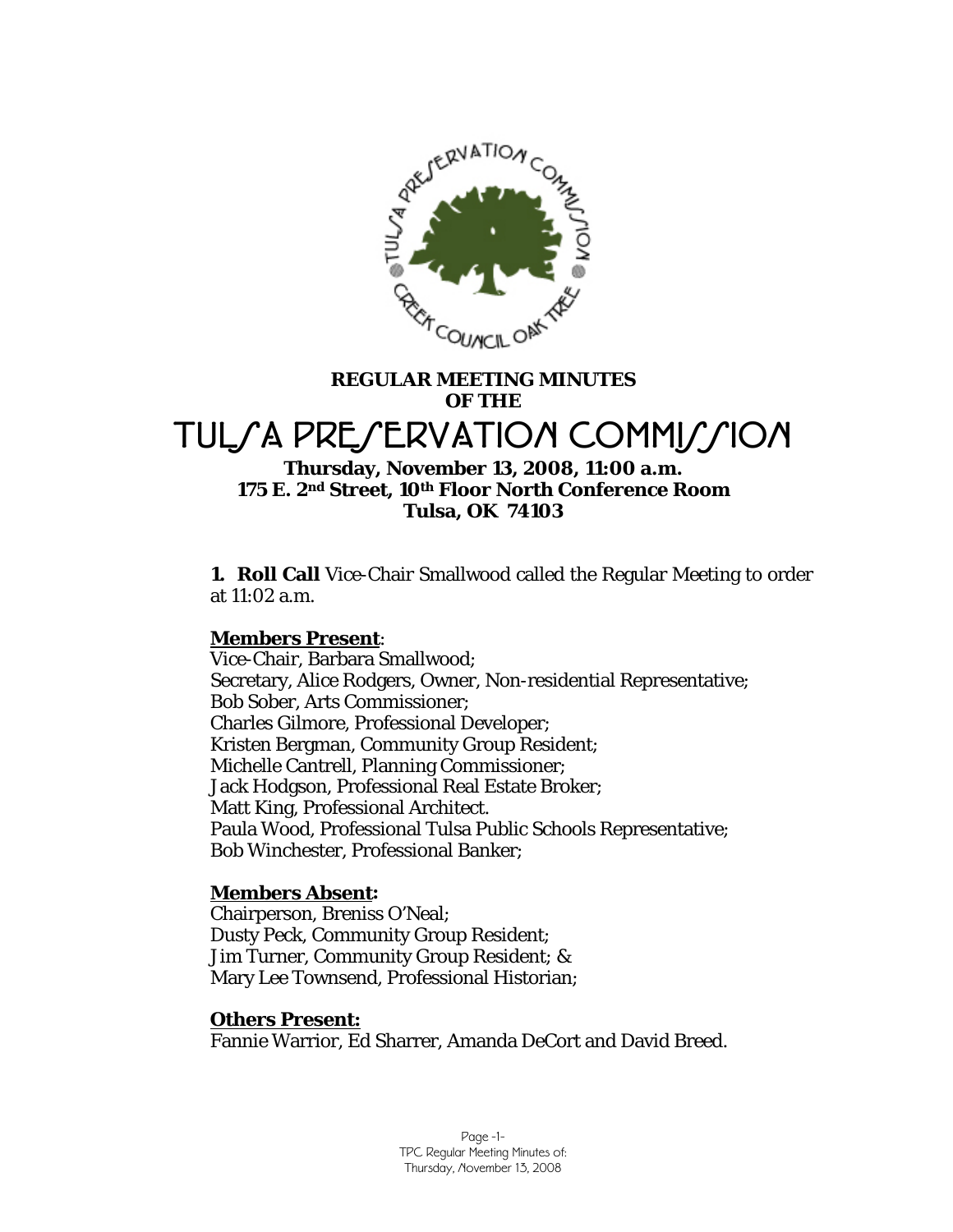## **2. Approval of Minutes of Previous Meetings Regular Meeting Minutes for October 9, 2008;**

Vice-Chair Smallwood asked if anyone would like to make a motion to approve the Regular Meeting Minutes of October 9, 2008.

Commissioner Bergman made a motion to approve the Regular Meeting Minutes of October 9, 2008; subject to a few minor changes that were made. The motion was seconded by Commissioner Gilmore.

## **By a show of hands, all "In Favor" of the motion to Approve the October 9, 2008 Regular Meeting Minutes:**

- (1) Vice-Chair Smallwood;
- (2) Alice Rodgers;
- (3) Charles Gilmore;
- (4) Jack Hodgson;
- (5) Kristen Bergman;
- (6) Michelle Cantrell;
- (7) Bob Sober;
- (8) Matt King;

## **All Opposed:**

None;

## **All Abstaining:**

- (9) Bob Winchester;
- (10) Paula Wood;

## **All not present during this vote:**

None;

The motion was **Approved by Majority** by members present and voting.

## **3. Committee Reports**

## **A. Historic Preservation Committee**

## **i. Announcement of Conflict of Interest**

Vice-Chair Smallwood asked the Commission if anyone had a conflict of interest with any of the Certificate of

> Page -2- TPC Regular Meeting Minutes of: Thursday, November 13, 2008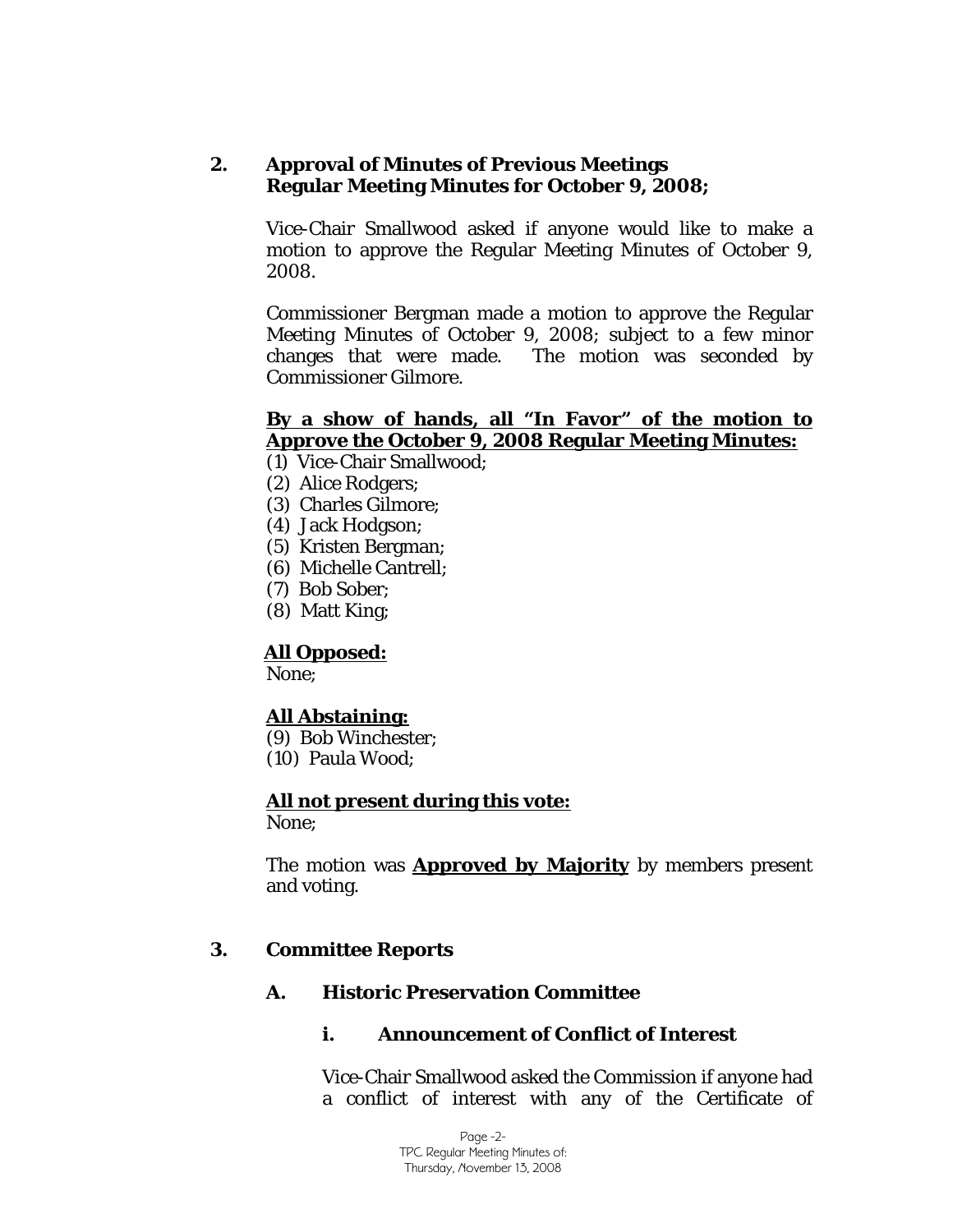Appropriateness (COA) requests that have been brought before the Commission today. No one responded to having a conflict of interest with any of the proposals.

## **ii. Applications for Certificate of Appropriateness**

Vice-Chair Smallwood briefly informed the COA applicants of how their proposals would be reviewed by the Tulsa Preservation Commission for a final determination.

### **1. 2020 S. St. Louis Avenue** (Swan Lake) Applicants: Andrew & Tara Urich Request: Install 4' tall wrought iron fence around perimeter of lot for safety due to height of retaining wall. COA Subcommittee Complete Application Date: 11-10-2008 **APPROVED WITH CONDITIONS**

Mr. Sharrer presented Andrew and Tara Urich's Certificate of Appropriateness application to the Commission for a final review. Photographs and drawings were available for review and a slide presentation was shown of the structure in Swan Lake.

Mr. Sharrer stated that they plan to install a 4' tall wrought iron fence around the perimeter of the lot for safety due to the height of the retaining wall. Mr. Sharrer stated that the wall is 6' at its highest point; and that the Urich's have a 2 year old that they're afraid might fall off the wall while playing in the front yard. He added that there are other wrought iron fences in the neighborhood.

The Urichs were unable to attend the meeting; and no one else was present to represent their proposal to the Commission.

Mr. Sharrer verbally read the appropriate design guidelines for this proposal for *New Construction in the Swan Lake District.* 

Vice-Chair Smallwood reported the recommendation to the Commission that was made by the COA Subcommittee.

Vice-Chair Smallwood stated that the COA Subcommittee considered the Urich's application to be complete after the proposal was reviewed at the November 10, 2008 meeting. She stated that the COA Subcommittee recommended by a majority vote to approve the Urich's proposal for *New Construction in Swan Lake* with the following conditions: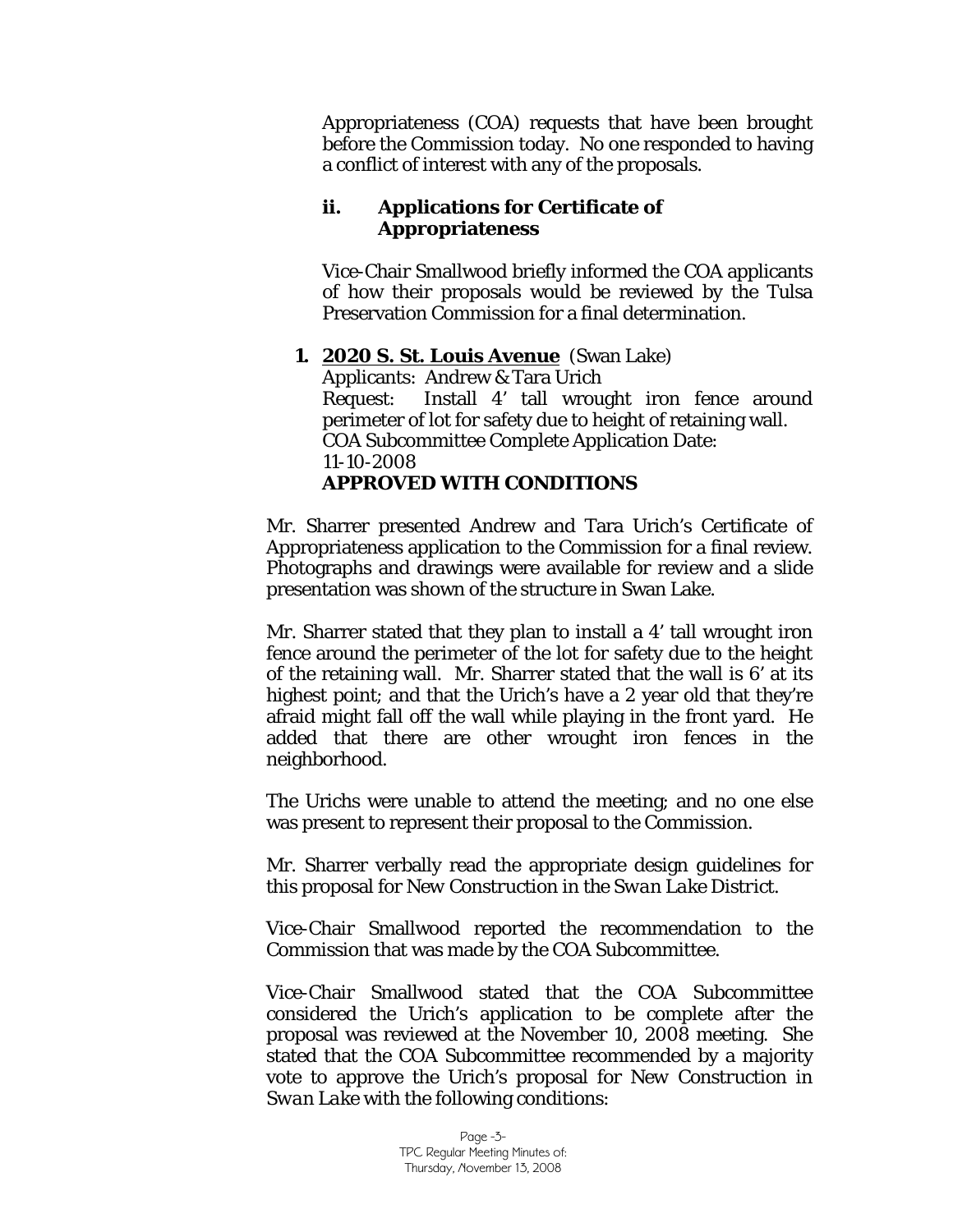◊ That the fence follows the curve of the stair bulkhead; and they install the gate at the top of the stairs (of both gates)

Commissioner King made a motion to approve the Urich's application for New Construction as recommended by the COA Subcommittee. The motion was seconded by Commissioner Cantrell.

#### **By a show of hands, all "In Favor" of the motion to Approve Andrew & Tara Urich's application with conditions:**

- (1) Vice-Chair Smallwood;
- (2) Alice Rodgers;
- (3) Charles Gilmore;
- (4) Jack Hodgson;
- (5) Kristen Bergman;
- (6) Michelle Cantrell;
- (7) Bob Winchester;
- (8) Bob Sober;
- (9) Paula Wood; &
- (10) Matt King;

#### **All Opposed:**

None;

## **All Abstaining:**

None;

#### **All not present during this vote:**

None;

The motion was **Approved Unanimously** by members present and voting.

*The Tulsa Preservation Commission Approved Andrew & Tara Urich's proposal based on guidelines under Building Site C.1.1.5, for New Construction in the Swan Lake Historic District.*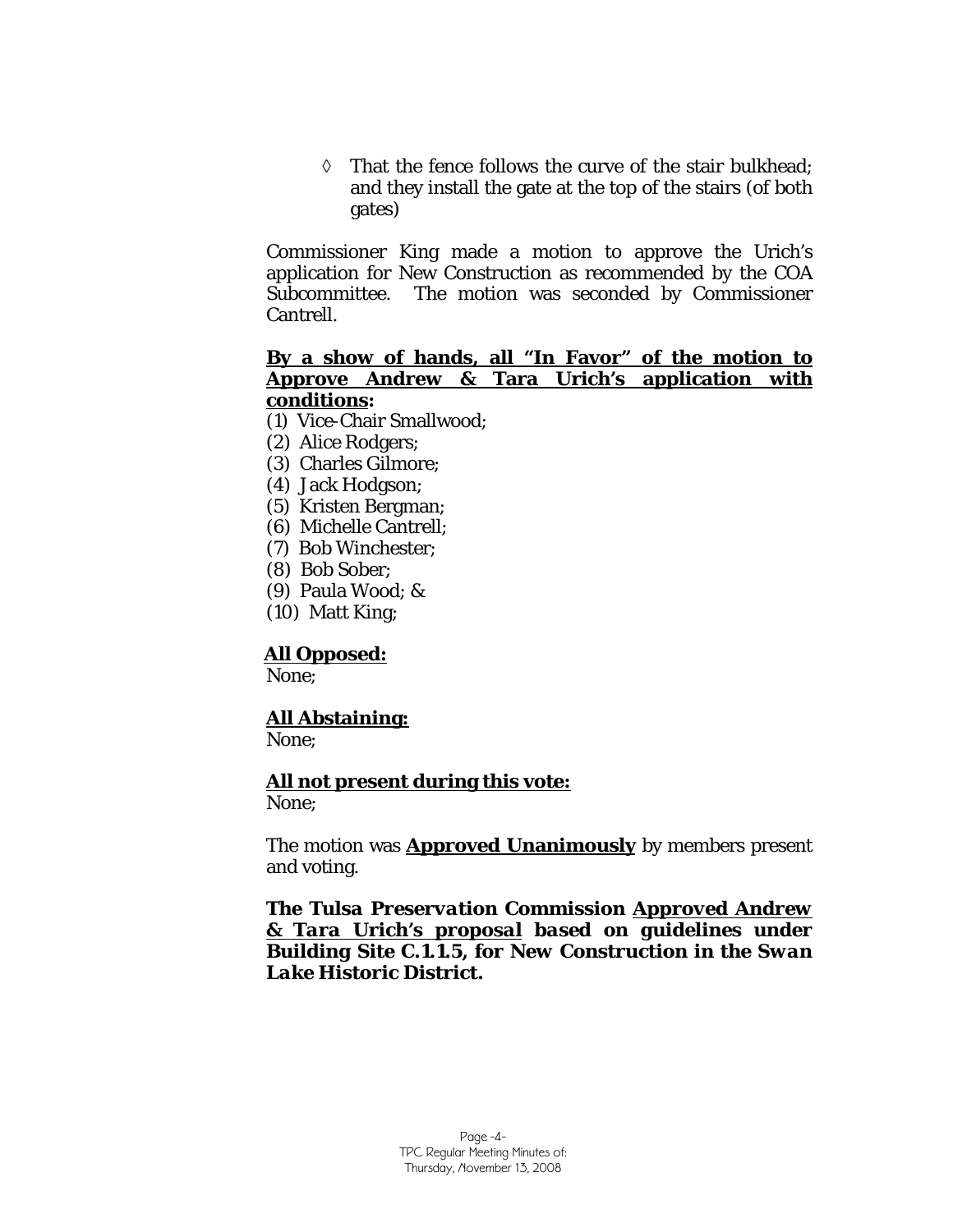**2. 1146 N. Cheyenne Avenue** (Brady Heights) Applicant: Brady Heights Neighborhood Association Request: Install 4' tall picket fence around perimeter of lot. COA Subcommittee Complete Application Date: 11-10-2008 **APPROVED WITH CONDITIONS** 

Mr. Sharrer presented Brady Heights Neighborhood Association's (BHNA) Certificate of Appropriateness application to the Commission for a final review. Photographs and drawings were available for review and a slide presentation was shown of the structure in Brady Heights.

Mr. Sharrer stated that BHNA plan to install a 4' tall picket fence around the perimeter of the property. He added that the 2-story house that once existed on this lot was burnt down; and the property was later demolished by the City of Tulsa.

The Commission's legal advisor stated that the property belongs to an elderly lady in California who isn't and hasn't been taking care of the property for some time after the house burnt down; and that he doesn't believe that the elderly lady is aware that the neighborhood is taking care of her property by using it as a garden.

No one from the Brady Heights Neighborhood Association attended the meeting to represent its proposal to the Commission.

Mr. Sharrer verbally read the appropriate design guidelines for this proposal for *New Construction in the Brady Heights District.* 

Vice-Chair Smallwood reported the recommendation to the Commission that was made by the COA Subcommittee.

Vice-Chair Smallwood stated that the COA Subcommittee considered the Brady Heights Neighborhood Association's application to be complete after the proposal was reviewed at the November 10, 2008 meeting. She stated that the COA Subcommittee recommended by a unanimous vote to approve BHNA's proposal for *New Construction in Brady Heights* with the following conditions:

 $\Diamond$  That the design is approved subject to the property owner's approval of BHNA obtaining a building permit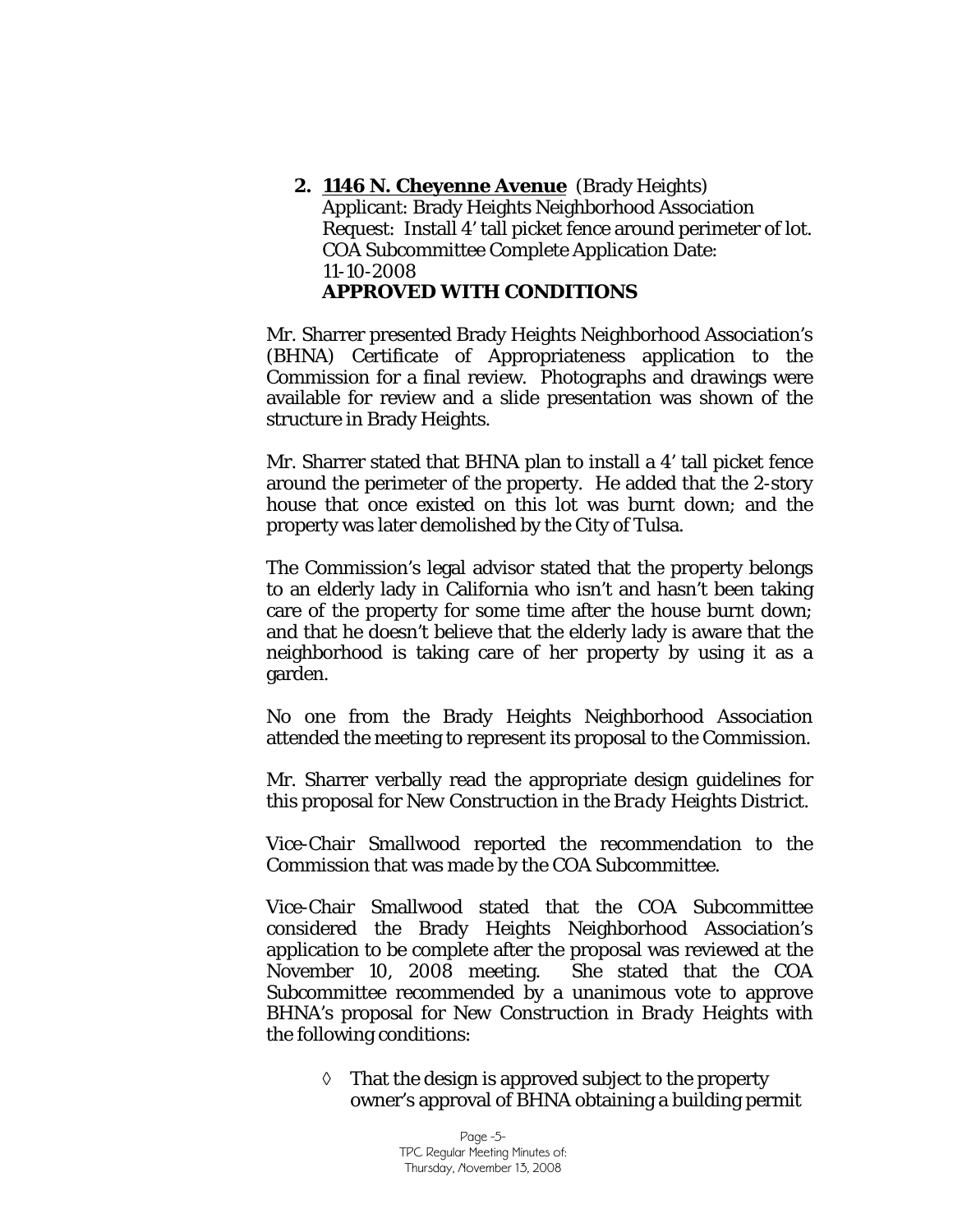Commissioner King made a motion to approve the Urich's application for New Construction as recommended by the COA Subcommittee. The motion was seconded by Commissioner Cantrell.

## **By a show of hands, all "In Favor" of the motion to Approve Andrew & Tara Urich's application with conditions:**

- (1) Vice-Chair Smallwood;
- (2) Alice Rodgers;
- (3) Charles Gilmore;
- (4) Jack Hodgson;
- (5) Kristen Bergman;
- (6) Michelle Cantrell;
- (7) Bob Winchester;
- (8) Bob Sober;
- (9) Paula Wood; &
- (10) Matt King;

#### **All Opposed:**

None;

### **All Abstaining:**

None;

## **All not present during this vote:**

None;

The motion was **Approved Unanimously** by members present and voting.

*The Tulsa Preservation Commission Approved Brady Heights Neighborhood Association's proposal based on guidelines for New Construction into the Brady Heights Historic District.*

#### **B. Rules & Regulations Committee**

Rules & Regulations Committee Chairman Gilmore reported that a copy of a Code of Ethics policy was given to him at the National Preservation Conference. He circulated his copy of the policy around for the Commission to review. He asked the Commission, after they've read the policy, if it would like to approve this Code of Ethics and consider adopting it into our Rules & Regulations Policy. The Commission stated that they believe that the Code of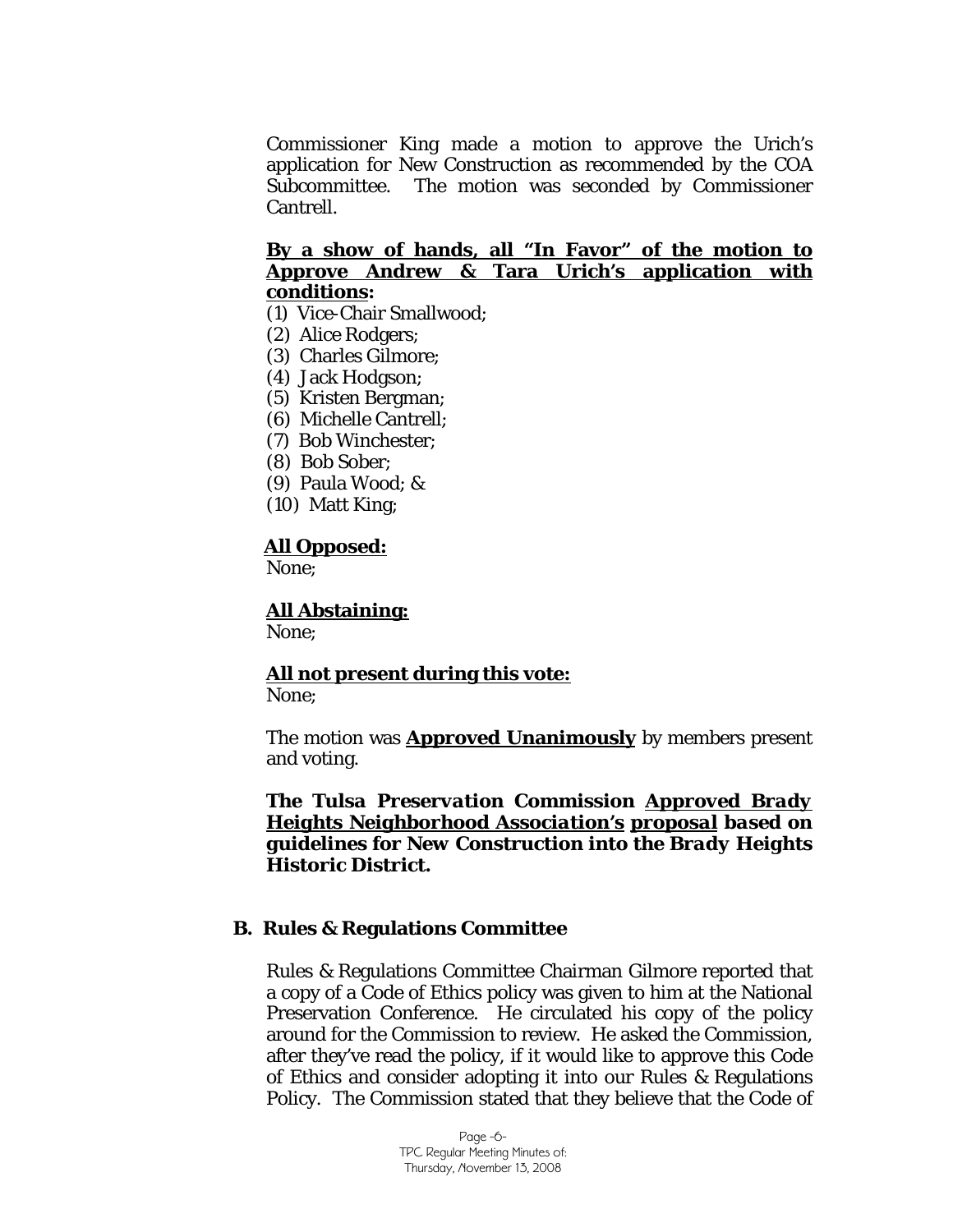Ethics Policy would probably be something that it would like to consider approving and maybe adopting into our Rules and Regulations Policy after the Commission has read it more thoroughly. Ms. DeCort stated that she will email the Commission a copy of the Code of Ethics for their review.

## **C. Outreach Committee**

Outreach Committee Chairperson Bergman reported that Tim Williams' guest editorial article appeared in the Tulsa World on October 17, 2008. Some commissioners had read the article in the Tulsa World and complimented Mr. Williams on writing a great article about the Brady Heights Historic District. Chairperson Bergman stated that she will email the commission a copy of the article for its review.

Chairperson Bergman reported that Ms. DeCort had an article that appeared in the current September/October issue of the National Alliance Preservation of Commissioners on building bridges to benefit connecting your commission to other departments within city government. She will get a copy of this article to everyone on the commission for its review.

Chairperson Bergman reported that the Outreach Committee will be skipping its November, 2008 meeting due to other members and staff being on vacation.

## **4. Chair Report**

- a.) Update & discussion on Preservation Strategic Plan
- b.) Discussion on Certified Local Government (CLG) Budget priorities

Vice-Chair Smallwood stated that she would like for Ms. DeCort to give an update report to the Commission on the Preservation Strategic Plan; but that she wanted to first announce three (3) important topics that Chairperson O'Neal asked her to report to the Commission: #1) That Chairperson O'Neal was going to sponsor the Holiday Luncheon next month immediately after the December TPC Regular Meeting on Thursday, December 11, 2008. She stated that she (Vice-Chair Smallwood) will be helping Chair O'Neal host the Holiday Luncheon; and that you can bring a dish or soft drinks to the luncheon, if you desire.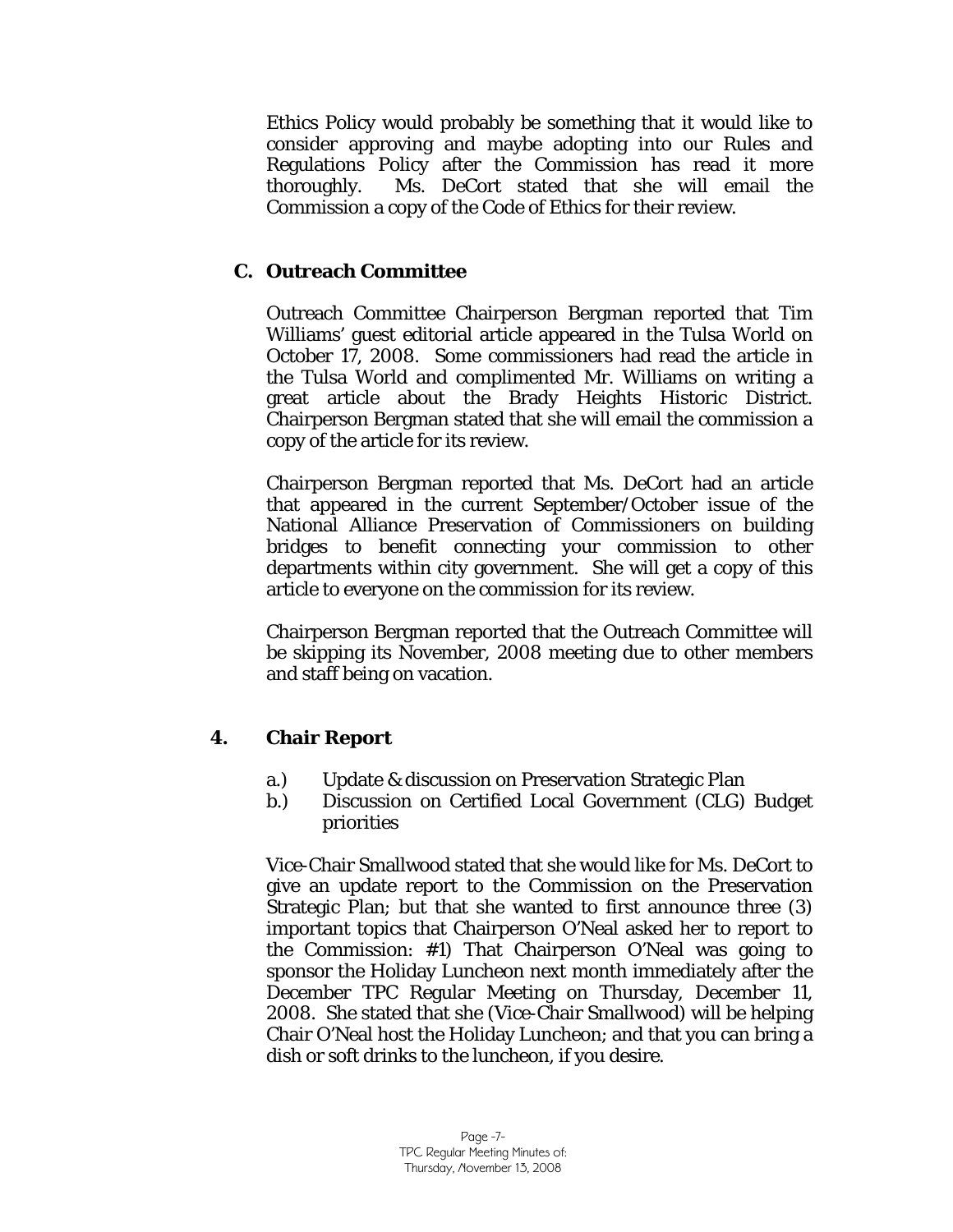#2) That three (3) TPC members and two (2) staff members participated in sponsoring a tour during the National Preservation Conference last month. She stated that they have been getting a lot of positive feedback from the tours that the Tulsa Preservation Commission participated in. She stated that Mr. Sharrer did the Safari tour; Ms. DeCort did the bike tour; Chair O'Neal did the garden tour; she did the Art Deco Field Session tour; and an overview tour was performed as well. She commended everyone for doing a great job; &

#3) That the TPC will be nominating new officers next month in December for the upcoming year; and that officers will be elected at the January, 2009 TPC Regular Meeting.

Ms. DeCort distributed a 42-page City of Tulsa, Oklahoma Preservation Strategy Report prepared by Winter & Company for the Commission to review of draft phases 1 & 2, dated September 29, 2008.

Chair Smallwood stated that she and Chair O'Neal believe that since we've started this work plan with Nore Winter & Company has done some wonderful work to date. She stated that their opinion is that we shouldn't stop in the middle of his work; but that we should complete this work with Nore Winter before we engage in other outside projects. She stated that she and Chair O'Neal were not making this decision by themselves. She would like for the Commission to review the outline of the phased work, and come back with comments and/or suggestions so we can vote on it at the December meeting.

Chair Smallwood stated that a conference call took place this morning with Nore Winter about phase 3. She stated that Nore Winter would like to discuss Phase 3 at the Annual TPC Retreat if Phases 1 & 2 are approved by the Commission at the December meeting.

The members were concerned about whether the Commission is financially able to fund phase 3; and staff responded by stating that it is.

#### **5. Staff Report**

a.) Recap of National Preservation Conference – Amanda DeCort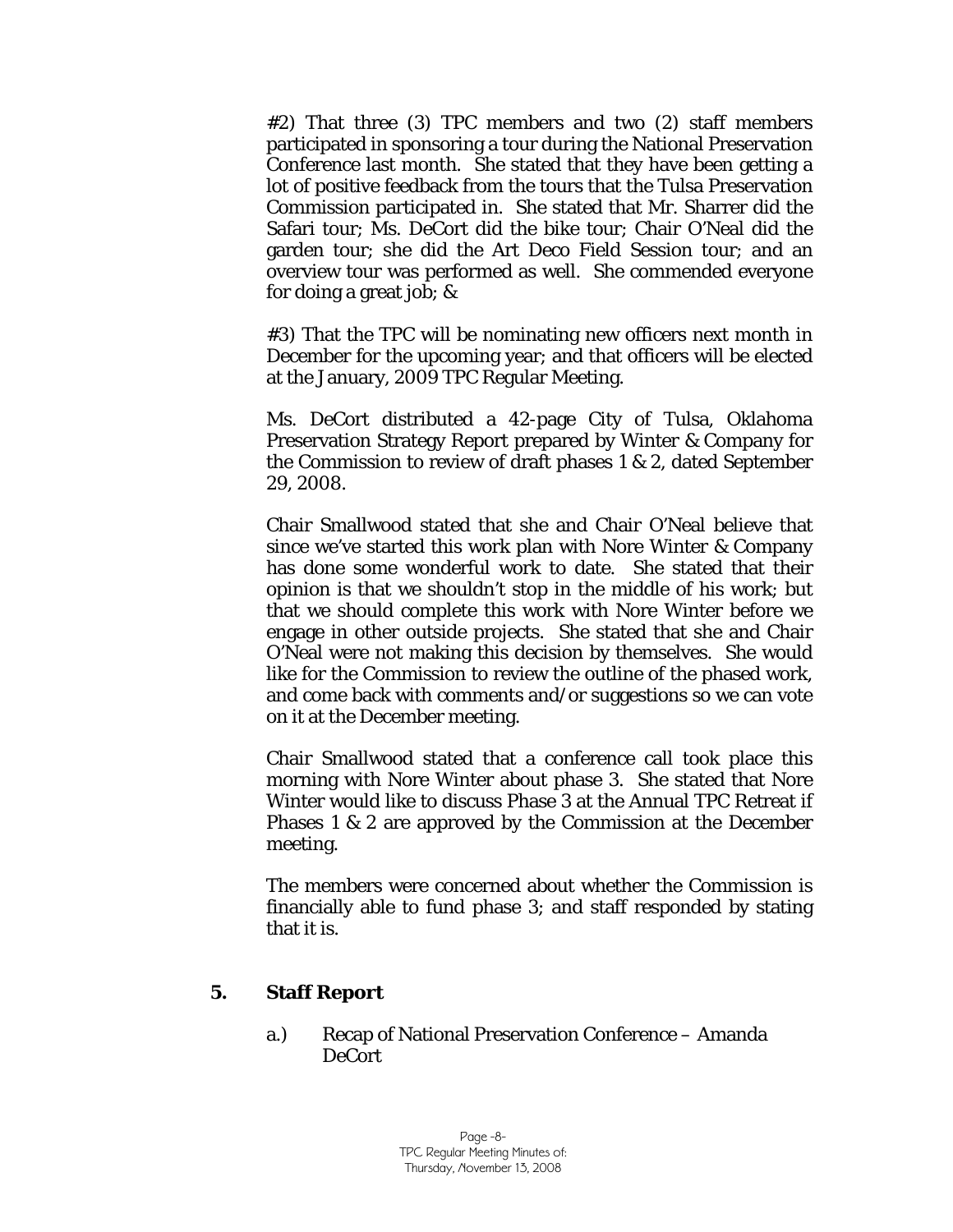Ms. DeCort reported that 1,822 attendees attended the National Preservation Conference here in Tulsa last month. She stated that everyone thought that the Art Deco Field Session sponsored by Vice-Chair Smallwood was excellent. Ms. DeCort stated that she has been getting good responses so far and that the biggest complaint was that it was too far to walk to their hotels from the Civic Center where the conference was held.

Vice-Chair Smallwood stated that the only feedback she has gotten was all positive. Commissioner Gilmore added that the Tulsa Preservation Commission was at the top of the list at how we operate in Historic Preservation. The Commission believes in an overall view that the National Preservation Conference here in Tulsa last month was a positive one.

- **6. Absence Report** None.
- **7. New Business**

None.

*Under the Open Meeting Act, this agenda item is authorized only for matters not known about or which could not have been reasonably foreseen prior to the time of posting the agenda or any revised agenda.* 

## **8. Other Business**

*This agenda item is reserved for public comment or presentations to the TPC.* 

a.) Illustrated Glossary of Terms – Jim Turner

 Commissioner Turner was unable to attend this meeting. He asked staff to please distribute the 17-page Glossary of Architectural Terms to the Commission. These architectural terms were sponsored by Cyntergy AEC, compiled by Commissioner James E. Turner, AIA, Jamie Barnes and the illustrations were made by Tyler Holmes. The Commission was very pleased to receive the Glossary of Architectural Terms.

b.) Certificates of Appropriateness (COA) Before & Afters – Ed **Sharrer** 

Mr. Sharrer presented three (3) before and after rehabilitation property sites in North Maple Ridge and Yorktown. The Commission was very pleased to see the before and afters.